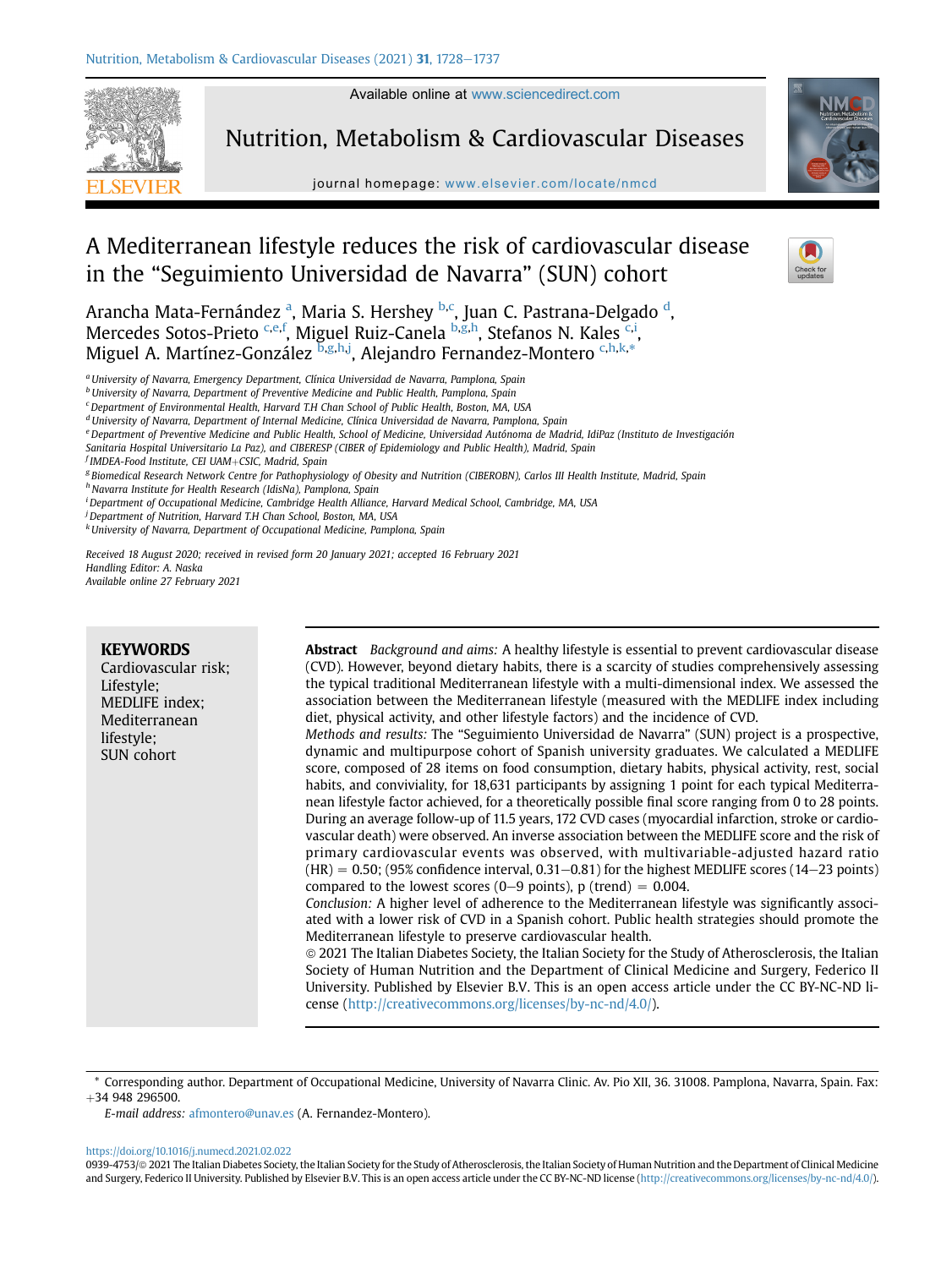#### Introduction

Cardiovascular disease (CVD) is the number one cause of death globally. 85% of all deaths caused by CVD are due to cardiac attacks and cardiovascular incidents, meanwhile a third of these deaths occur prematurely in people under the age of 70 years [[1\]](#page-8-0). CVD has a multifactorial etiology, highly influenced by external factors, including dietary habits and other lifestyles. Furthermore, these unhealthy dietary habits have been linked with one third of global causes of mortality [\[2](#page-8-1)].

In this context, prevention is key and must be the top priority when addressing CVD. Targeting the behaviors that determine the development of CVD risk factors has proven to be an effective approach for health promotion  $[3-5]$  $[3-5]$  $[3-5]$  $[3-5]$  $[3-5]$ . Several benefits have been directly attributed to the Mediterranean diet, including mortality reduction and a lower CVD incidence [\[6](#page-8-3)[,7](#page-8-4)]. The Mediterranean diet is a traditional dietary pattern of the Mediterranean region characterized by olive oil as the main source of fat, a high consumption of plant-derived foods (i.e., fruits, nuts, vegetables, legumes, cereals, and seeds), frequent consumption of fish, moderate wine consumption with meals, and low consumption of meat (mainly poultry), dairy products and sweets  $[8,9]$  $[8,9]$  $[8,9]$  $[8,9]$ . In addition, the Mediterranean lifestyle promotes social interactions, local and biodiverse agriculture, and conserves other healthy cultural habits, which have been suggested to further reduce CVD risk to a greater extent than dietary intake alone [[5](#page-8-7)[,10](#page-8-8)].

Most of the studies supporting current recommendations for CVD prevention have assessed single effects of diet, physical activity or other lifestyle habits, considered in isolation  $[6,7]$  $[6,7]$  $[6,7]$ . Other studies have combined classic risk factors (i.e., tobacco, body mass index (BMI), alcohol, diet, and physical activity) without considering other lifestyle factors [[2](#page-8-1)[,5](#page-8-7)[,11\]](#page-8-9). In this context, evidence on the combined effect of all the elements of a traditional healthy Mediterranean lifestyle, measured according to the recommendations issued by the Fundación Dieta Mediterranea, and its association with CVD risk is needed.

The main purpose of this study was to analyze the effect of a multidimensional index capturing the Mediterranean lifestyle recommendations in a comprehensive manner, as defined by the Mediterranean Diet Foundation, on the incidence of hard CVD events. We evaluated the association between the validated Mediterranean lifestyle (MEDLIFE) index [\[12](#page-8-10)] and a composite of hard clinical cardiovascular events, including fatal or non-fatal myocardial infarction, fatal or non-fatal stroke and other cardiac deaths.

#### Methods

# Study population

The Seguimiento Universidad de Navarra (SUN) project is a prospective, dynamic and multipurpose cohort comprised of almost 23,000 Spanish college graduates that began in 1999 with permanently open enrollment. Participants' informed consent was given upon completion of the baseline questionnaire and participation consists of biennial mailed or web-based follow-up questionnaires. The SUN project has been approved by the IRB of the University of Navarra and registered at clinicaltrials.gov (NCT02669602). According to the principles of the Declaration of Helsinki, we informed the potential candidates of their right to refuse to participate in the SUN project or to withdraw their consent to participate at any time without reprisal. Further explanation of this study's objective, design, and methods has been published previously [\[9](#page-8-6)].

We excluded those participants who were only recently recruited for the cohort, because they would not be materially able to complete the first 2-year follow-up assessment. Our criteria, taking into account the expected delay in receiving the first 2-year follow-up assessment was to exclude those participants who were recruited less than 2 years and 9 months before the closing of the data base ( $n = 341$ ) because they would not have had sufficient time as to return the first (2-year) follow-up questionnaire. The mean follow-up time was 11.5 years (SD: 4.5) and the maximum follow-up time was 20 years. We also excluded those lost to follow-up after the initial questionnaire  $(n = 1888;$  retention  $= 91.2\%)$ , those with a total energy intake outside of predetermined levels  $(800-4000 \text{ kcal})$ d men, 500-3500 kcal/d women)  $[13]$  $[13]$  $[13]$  (n = 1945) and those with prevalent CVD at baseline  $(n = 301)$  [\(Fig. 1](#page-2-0)). After exclusions 18,419 participants were included in the final analysis (11,152 females and 7267 males).

## Main exposure variable

a. Dietary and lifestyle data collection:

The information collected in the SUN cohort baseline questionnaire contains 554 items. These questions provide information on sociodemographics, lifestyle factors, anthropometrical measures, eating habits, medical history, physical activity habits and frequency of these activities, sports and sedentary activities in their free time [\[9\]](#page-8-6). Food intake was collected at baseline with a 136 item semiquantitative food frequency questionnaire (FFQ) previously administrated and validated in a Spanish population [[14](#page-8-12)[,15](#page-8-13)].

b. The Mediterranean lifestyle (MEDLIFE) index:

The previously reported MEDLIFE index, based on the Mediterranean diet pyramid, is a valid instrument for evaluating adherence to the Mediterranean lifestyle in middle-aged adults [\[12,](#page-8-10)[16](#page-8-14)[,37](#page-9-0)]. MEDLIFE was designed as an independent and potentially easy to use tool, which includes the intake of specific foods as well as other traditional Mediterranean lifestyle habits (i.e. preference for water, light wine consumption, minimal snacking, short regular naps, an adequate night's sleep and socializing, among others). With a possible total score of 28 points, it is divided into three groups deduced from the Mediterranean pyramid. Every item provides the same score, 0 or 1 point, for a final categorical range between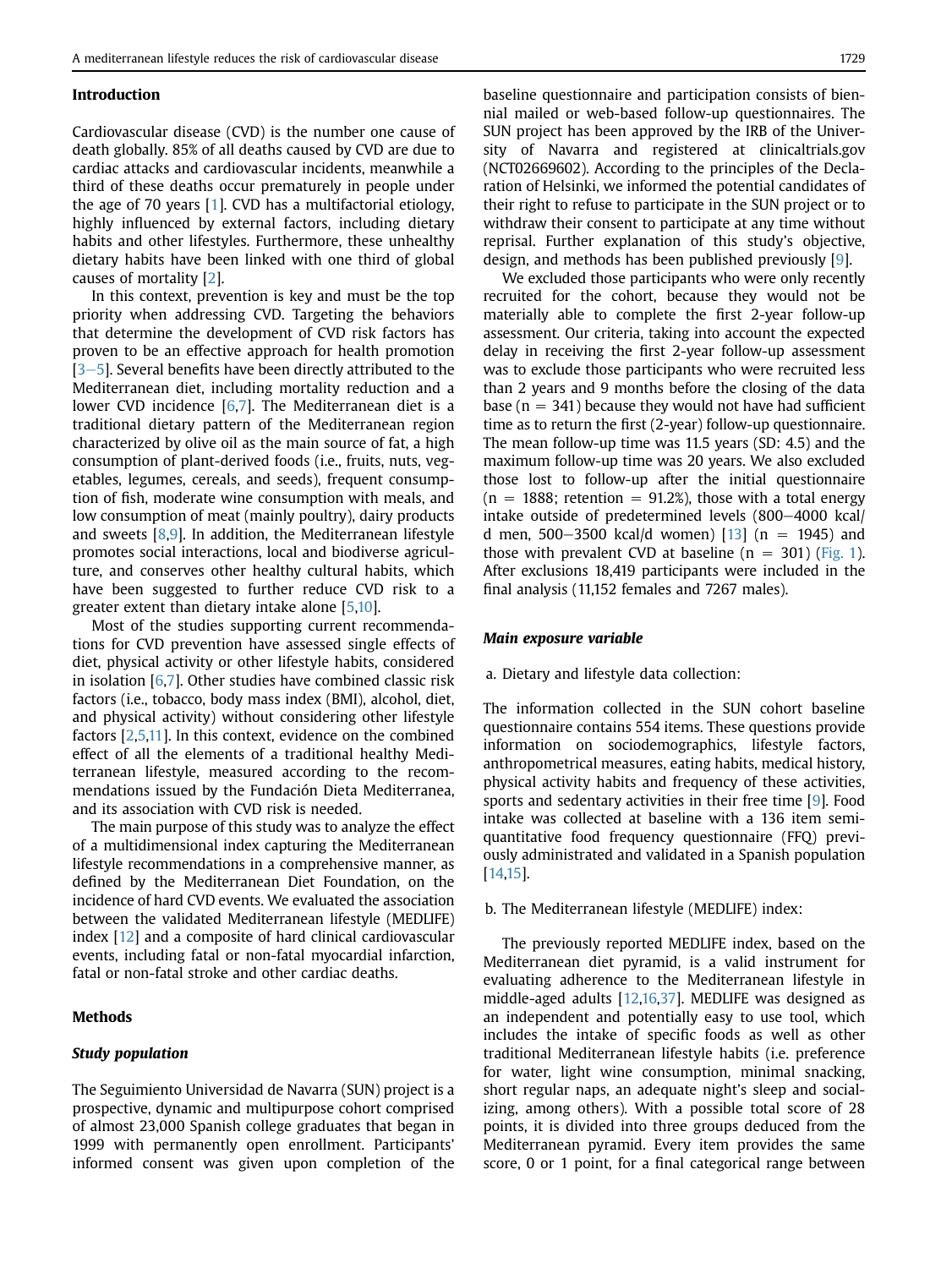<span id="page-2-0"></span>

Figure 1 Flowchart depicting the selection of participants in the SUN project (1999-2019) included in the present analyses. CVD: cardiovascular disease [\[13](#page-8-11)].

0 (worst) to 28 (best). The first group has fifteen items that gather food intake frequencies. The second group consists of seven items that collect Mediterranean dietary habits. The third group is comprised of six items on physical activity, rest, social habits, and conviviality [\(Table 1\)](#page-3-0) [[12](#page-8-10)]. The MEDLIFE index has been modified for the SUN cohort in 13 items to best adapt the available data provided by the baseline questionnaire (Table S1).

# Outcome assessment: incidence of cardiovascular disease

The primary outcome of the study was incident CVD. CVD events included myocardial infarction, stroke, and CVD death, which were defined according to the following criteria: myocardial infarction was diagnosed using universal criteria [\[17\]](#page-8-15), whereas non-fatal stroke was defined as a sudden onset focal-neurological deficit with a vascular mechanism that lasted more than 24 h. We requested the participants' clinical records or information from their families in the event that any of these diagnoses were reported in any of the follow-up questionnaires. All reported cases were evaluated and confirmed by an expert

medical team that did not have prior knowledge of the participants' lifestyle information. Confirmed events where classified according to the International Classification of Diseases (ICD-10).

Deaths were confirmed by death certificates and medical records sent by next of kin or computerized record linkage to the Spanish National Statistics Institute [\(www.](http://www.ine.es) [ine.es](http://www.ine.es)). We consider that with both sources of information all deaths were obtained. The date and cause of death were recorded and encoded using ICD-10.

# Co-variables evaluation

The baseline questionnaire with a total of 554 items gathered sociodemographic information, dietary intake, lifestyle habits, anthropometric measurements, medical history, and physical activity. Energy intake was calculated using the dietary intake collected with a validated self-administered semi-quantitative 136-item FFQ and distributed into tertiles [[18,](#page-8-16)[19\]](#page-8-17). Anthropometric measurements were previously validated in a cohort subgroup [\[20\]](#page-8-18). BMI was calculated by dividing weight by height squared ( $\text{kg/m}^2$ ) and distributed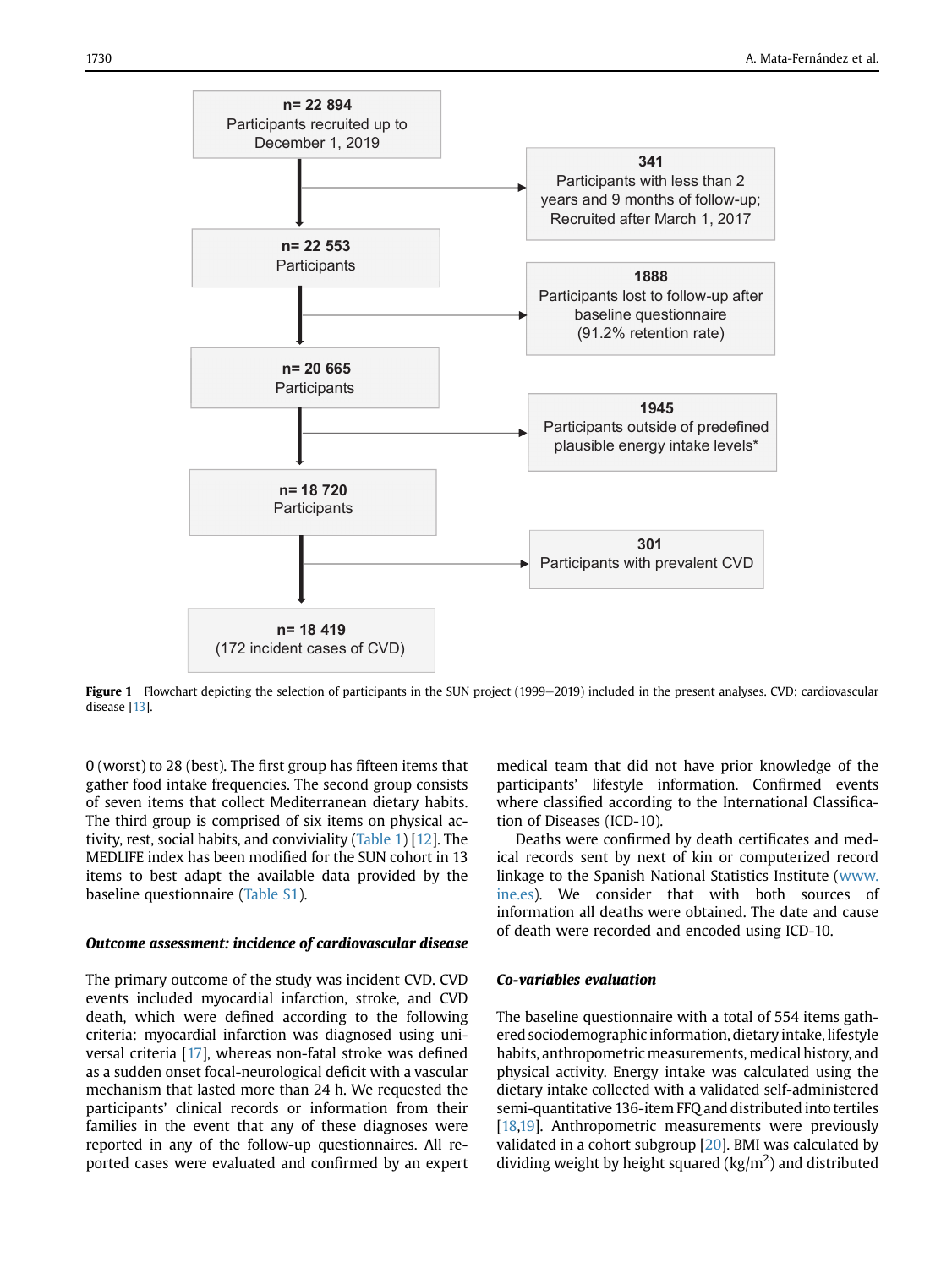<span id="page-3-0"></span>Table 1 Description of the Mediterranean Lifestyle (MEDLIFE) index modified for the SUN cohort.

| Score items                                                       | Components (serving size)                                                                                                                                                                                                                                              | Criteria for 1 point                                                             |  |  |  |  |
|-------------------------------------------------------------------|------------------------------------------------------------------------------------------------------------------------------------------------------------------------------------------------------------------------------------------------------------------------|----------------------------------------------------------------------------------|--|--|--|--|
| <b>Block 1: Mediterranean food consumption</b>                    |                                                                                                                                                                                                                                                                        |                                                                                  |  |  |  |  |
| 1. Sweets                                                         | Cookies, chocolate cookies, pastries, donuts, homemade baked goods, store-<br>bought baked goods (50 g), muffins (25–50 g), tea biscuits (90 g), chocolates<br>(30 g), churros (100 g), turrón (35 g)                                                                  | $\leq$ 2 servings/wk                                                             |  |  |  |  |
| 2. Red meat                                                       | Beef, pork, lamb $(100-150$ g)                                                                                                                                                                                                                                         | $<$ 2 servings/wk                                                                |  |  |  |  |
| 3. Processed meat                                                 | Sausage, soft spicy sausage, bacon (50 g), cured ham (60 g), cooked ham (30 g), $\leq$ 1 serving/wk<br>hamburger (150 g), liver, organ meats (100-150 g), pâté (25 g)                                                                                                  |                                                                                  |  |  |  |  |
| 4. Eggs                                                           | Eggs $(1 \text{ unit})$                                                                                                                                                                                                                                                | 2-4 servings/wk                                                                  |  |  |  |  |
| 5. Legumes                                                        | Lentils, beans, chickpeas, peas (60 g uncooked)                                                                                                                                                                                                                        | $\geq$ 2 servings/wk                                                             |  |  |  |  |
| 6. White meat                                                     | Chicken/turkey with skin, chicken/turkey without skin, rabbit $(100-150 \text{ g})$                                                                                                                                                                                    | 2 servings/wk                                                                    |  |  |  |  |
| 7. Fish/seafood                                                   | White fish, fatty fish, codfish, salted or smoked fish, shrimp, octopus, calamari $\geq 2$ servings/wk<br>$(100-150 \text{ g})$ , oysters and shellfish (6 units)                                                                                                      |                                                                                  |  |  |  |  |
| 8. Potatoes                                                       | Baked or boiled potatoes (150 g)                                                                                                                                                                                                                                       | $\leq$ 3 servings/wk                                                             |  |  |  |  |
| 9. Low-fat dairy products                                         | Skim milk, low-fat milk (200 cc), low fat yogurt (125 g), fresh soft cheese (50 g) 2 servings/d                                                                                                                                                                        |                                                                                  |  |  |  |  |
| 10. Nuts and olives                                               | Almonds, peanuts, hazelnuts, walnuts (50 g), olives (10 units)                                                                                                                                                                                                         | 1-2 servings/d                                                                   |  |  |  |  |
| 11. Sofrito                                                       | Olive oil, pepper, other vegetables (250 g), tomato (150 g)                                                                                                                                                                                                            | $>2/4$ ingredients<br>above the median                                           |  |  |  |  |
| 12. Fruit                                                         | Orange, banana, apple, pear, kiwi, mango, avocado, peach, apricot, nectarine (1 3-6 servings/d<br>unit), clementine (2 units), strawberry (6 units), cherries, plums, figs, grapes (1<br>dessert plate), watermelon, melon (200-250 g), dates and dried fruits (150 g) |                                                                                  |  |  |  |  |
| 13. Vegetables                                                    | Spinach, cauliflower, broccoli, lettuce, carrot, squash, green beans, eggplant,<br>zucchini, cucumber, pepper, asparagus, gazpacho, garden salad, other<br>vegetables (250 g), tomato (150 g) (excludes potatoes)                                                      | $\geq$ 2 servings/d                                                              |  |  |  |  |
| 14. Olive oil                                                     | Olive oil (1Tbsp)                                                                                                                                                                                                                                                      | $>3$ servings/d                                                                  |  |  |  |  |
| 15. Cereals                                                       | White bread, whole-grain bread (3 slices), white rice, pasta (60 g uncooked),<br>pizza (200 g), breakfast cereal (30 g)                                                                                                                                                | 3-6 servings/d                                                                   |  |  |  |  |
| <b>Block 2: Mediterranean dietary habits</b>                      |                                                                                                                                                                                                                                                                        |                                                                                  |  |  |  |  |
| 16. Water and coffee<br>17. Wine                                  | Tap water, bottled water (200 cc), coffee, decaffeinated coffee (50 cc)<br>Red/white wine (1 glass 100 cc)                                                                                                                                                             | $\geq$ 6 servings/d<br>women: $\leq 0.5$<br>serving/d<br>men: $\leq 1$ serving/d |  |  |  |  |
| 18. Limit salt at meals                                           | Do you limit salt at meals?                                                                                                                                                                                                                                            | <b>Yes</b>                                                                       |  |  |  |  |
| 19. Preference for whole<br>grain products                        | Do you try to consume a lot of fiber? $+$ fiber from cereals                                                                                                                                                                                                           | Yes, $> 6$ g/d fiber<br>from cereals                                             |  |  |  |  |
| 20. Snacks                                                        | Potato chips $(150 g)$                                                                                                                                                                                                                                                 | $<$ 1 serving/wk                                                                 |  |  |  |  |
|                                                                   | 21. Limit snacking between meals Do you tend to snack in between meals?                                                                                                                                                                                                | N <sub>o</sub>                                                                   |  |  |  |  |
| 22. Limit sugar in beverages                                      | Do you add sugar to some beverages? + sugar-sweetened beverages + bottled $No, < 1/wk, < 1/wk$                                                                                                                                                                         |                                                                                  |  |  |  |  |
| (including sugar-sweetened<br>beverages)                          | juice (200 cc)                                                                                                                                                                                                                                                         |                                                                                  |  |  |  |  |
| Block 3: Physical activity, rest, social habits, and conviviality |                                                                                                                                                                                                                                                                        |                                                                                  |  |  |  |  |
| 23. Physical activity                                             | Brisk walking, jogging, running, climbing stairs, bicycling, stationary cycling,<br>swimming, dance, aerobic exercise, martial arts, gymnastics, gardening, tennis,<br>soccer, skiing, ice skating, team sports, and other physical activities or sports               | $>$ 300 min/wk                                                                   |  |  |  |  |
| 24. Nap                                                           | Napping throughout the week                                                                                                                                                                                                                                            | Yes, but $\leq$ 30 min/d                                                         |  |  |  |  |
| 25. Hours of sleep                                                | Sleeping throughout the week                                                                                                                                                                                                                                           | $6 - 8 h/d$                                                                      |  |  |  |  |
| 26. Watching TV                                                   | Watching TV/videos throughout the week                                                                                                                                                                                                                                 | $\leq$ 2 h/d                                                                     |  |  |  |  |
| 27. Socializing with friends                                      | Socializing throughout the week                                                                                                                                                                                                                                        | $>1$ h/d                                                                         |  |  |  |  |
| 28. Collective sports                                             | Playing soccer, tennis, squash, basketball or other team sports                                                                                                                                                                                                        | $\geq$ 1 h/wk                                                                    |  |  |  |  |
| <b>Contract Contract Contract</b>                                 | the contract of the contract of the contract of the contract of the contract of the contract of the contract of                                                                                                                                                        |                                                                                  |  |  |  |  |

Abbreviations: min: minutes, h: hours, d: day, wk: week, cc: cubic centimeter, g: grams, Tbsp: tablespoons, TV: television.

into tertiles. Alcohol was incorporated as tertiles of frequency of consumption of beer and distilled beverages. Participants with hypercholesterolemia, hypertension, diabetes, CVD, or cancer were identified if they had a previous diagnosis or treatment with antihypertensive, antidiabetic, or lipid-lowering medications, respectively.

# Statistical analysis

To analyze CVD risk according to MEDLIFE adherence, we divided adherence to the MEDLFE index into three categories (low scores from 0 to 9 points, medium scores from 10 to 13 points, and high scores from 14 to 23 points), maintaining a balanced distribution of participants in each category of total MEDLIFE scores. For each participant, follow-up was calculated from the date the baseline questionnaire was returned to the date of CVD events, the last follow-up questionnaire was received, or date of death, whichever came first.

We used Nelson-Aalen curves to describe the incidence of CVD across three categories of MEDLIFE and applied the inverse probability weighting method to control for possible confounding.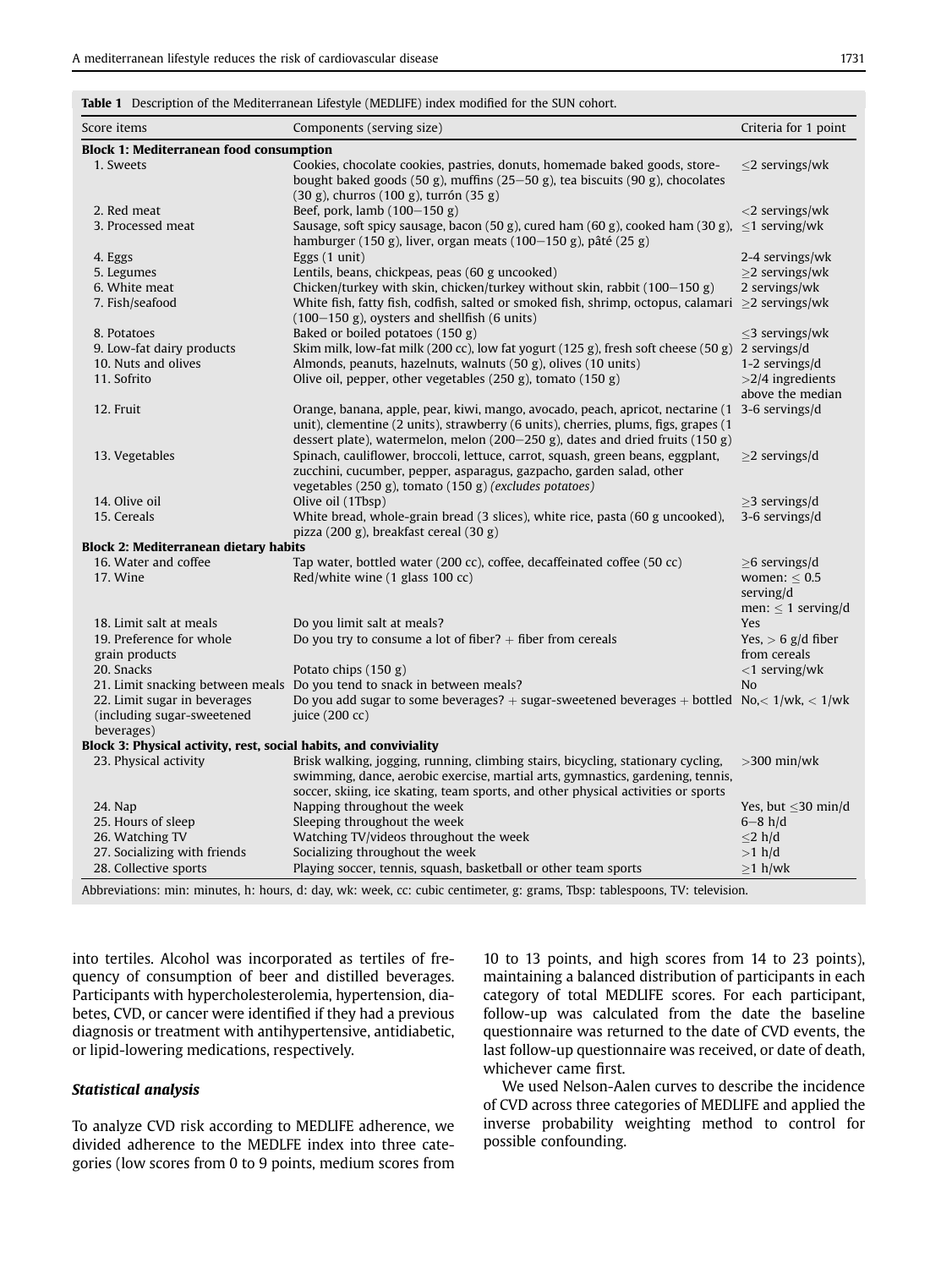We estimated hazard ratios (HR) and their 95% confidence intervals (CI) using Cox regression models, with age as the underlying time variable, for the two higher adherence categories compared to the lowest category as the reference. Linear trends were analyzed by assigning the median of each category of MEDLIFE adherence and including it as a continuous variable in the multivariable models. HRs and 95% CIs for the 28 items and 3 blocks of MEDLIFE were assessed individually, adjusting for all confounding variables and the remaining items or blocks, respectively. The reference category for each item was the absence of the given MEDLIFE item (0 points).

Multivariable adjusted models were stratified by age (decades of age) and calendar year entering the cohort and adjusted for the following confounding factors: sex (male/ female), BMI (kg/m<sup>2</sup>), total energy intake (kcal/d), special diets (yes/no), alcohol intake, excluding wine (g/d), smoking cigarettes (pack-years), university education (years), family history of cardiovascular disease, prevalent hypercholesterolemia, hypertension, diabetes and cancer (yes/no). A sensitivity analysis was conducted for the exclusion of BMI as a confounding factor and exclusion of participants with family history of CVD, prevalent hypercholesterolemia, hypertension, diabetes or cancer at baseline.

All p values presented are two-tailed;  $p < 0.05$  was considered statistically significant. Analyses were performed using STATA 12.0.

# Results

Our study population of 18,419 participants was 39.5% male with a mean age (SD) of 38.1  $(\pm 12.1)$ . After a mean follow up of 11.5 year (SD: 4.5), a total of 172 (0.9%) incident cases of CVD were confirmed and adjudicated; myocardial infarction ( $n = 83$ ), stroke ( $n = 62$ ), CVD death  $(n = 28)$ . Participants with higher scores exhibited greater total energy intake and greater physical activity. However, they also exhibited a higher frequency of family history of cardiovascular disease, prevalence of hypertension, diabetes and cancer. Other baseline characteristics of participants according to the MEDLIFE categories are presented in [Table 2](#page-4-0).

The MEDLIFE score showed a significant inverse association with the risk of primary cardiovascular events with multivariable-adjusted hazard ratio  $[HR] = 0.50$  (95% CI: 0.31 $-0.81$ ) for the highest versus the lowest category (p for trend 0.004). When stratified by the type of cardiovascular events, only myocardial infarction showed a statistically significant decreased risk (HR  $= 0.48$ ; 95% CI,  $0.25-0.92$ ) for the comparison between extreme categories (p for trend 0.025). Furthermore, each additional five point increment in the total MEDLIFE score was significantly associated with a 27% lower risk of incident CVD (HR: 0.73; 95% CI: 0.55–0.96) ([Table 3\)](#page-5-0). A sensitivity analysis with the exclusion of BMI as a possible confounder (HR =  $0.49$ : 95% CI: 0.30–0.80) and the exclusion of participants with family history of CVD, prevalent hypercholesterolemia, hypertension, diabetes or cancer at baseline (total  $n = 12,107$ ) (HR = 0.40; 95% CI: 0.18 to 0.89) further supported the robustness of our findings.

[Fig. 2](#page-5-1) shows Nelson-Aalen curves for the risk of CVD events according to low scores  $(0-9$  points), medium scores (10 $-13$  points), and high scores (14 $-23$  points) adjusted with inverse probability weighting. The 3 categories of MEDLIFE exhibited a clearly divergent pattern during the follow-up period, showing a strong inverse association: the higher the adherence to MEDLIFE, the lower the risk of CVD.

[Fig. 3](#page-6-0) shows the multivariable HRs and 95% CI for each block of the MEDLIFE index in association with incident

<span id="page-4-0"></span>

| Table 2 Baseline characteristics of participants according to MEDLIFE scores in the SUN cohort, 1999–2017. |                             |                                        |                                      |  |  |
|------------------------------------------------------------------------------------------------------------|-----------------------------|----------------------------------------|--------------------------------------|--|--|
| Characteristic                                                                                             | Low score<br>$(0 - 9$ pts.) | Medium score<br>$(10-13 \text{ pts.})$ | High score<br>$(14-23 \text{ pts.})$ |  |  |
| N                                                                                                          | 2928                        | 9548                                   | 5943                                 |  |  |
| Women $(\%)$                                                                                               | 57.92                       | 58.36                                  | 65.35                                |  |  |
| Age (years)                                                                                                | 36.9(11.7)                  | 38.3(12.2)                             | 38.3(12.2)                           |  |  |
| BMI $\left(\frac{kg}{m^2}\right)$                                                                          | 23.6(3.7)                   | 23.7(3.5)                              | 23.3(3.3)                            |  |  |
| Alcohol consumption $(g/d)$                                                                                | 5.9(11.1)                   | 6.9(10.5)                              | 6.5(8.8)                             |  |  |
| Total energy intake (kcal/d)                                                                               | 2253 (605)                  | 2319 (613)                             | 2431 (619)                           |  |  |
| Following special diets (%)                                                                                | 4.37                        | 6.88                                   | 12.17                                |  |  |
| Physical activity (METs-h/week)                                                                            | 12.4(16.2)                  | 20.1(21.3)                             | 29.0(25.9)                           |  |  |
| Smoking (pack-year)                                                                                        | 5.9(11.0)                   | 5.4(9.8)                               | 5.0(9.3)                             |  |  |
| Years of university                                                                                        | 5.0(1.5)                    | 5.1(1.5)                               | 5.0(1.5)                             |  |  |
| Family history of CVD (%)                                                                                  | 13.1                        | 13.5                                   | 14.4                                 |  |  |
| Hypercholesterolemia (%)                                                                                   | 15.4                        | 18.1                                   | 17.6                                 |  |  |
| Hypertension (%)                                                                                           | 9.2                         | 10.1                                   | 10.5                                 |  |  |
| Diabetes (%)                                                                                               | 1.40                        | 1.74                                   | 2.17                                 |  |  |
| Cancer $(\%)$                                                                                              | 2.15                        | 2.51                                   | 2.68                                 |  |  |

Continuous variables are expressed as mean and standard deviation and categorical variables as percentage, unless otherwise stated. Abbreviations: BMI: body mass index, CVD: cardiovascular disease, h: hour, kcal: kilocalories, kg: kilograms, m: meter, METs: metabolic equivalent of tasks.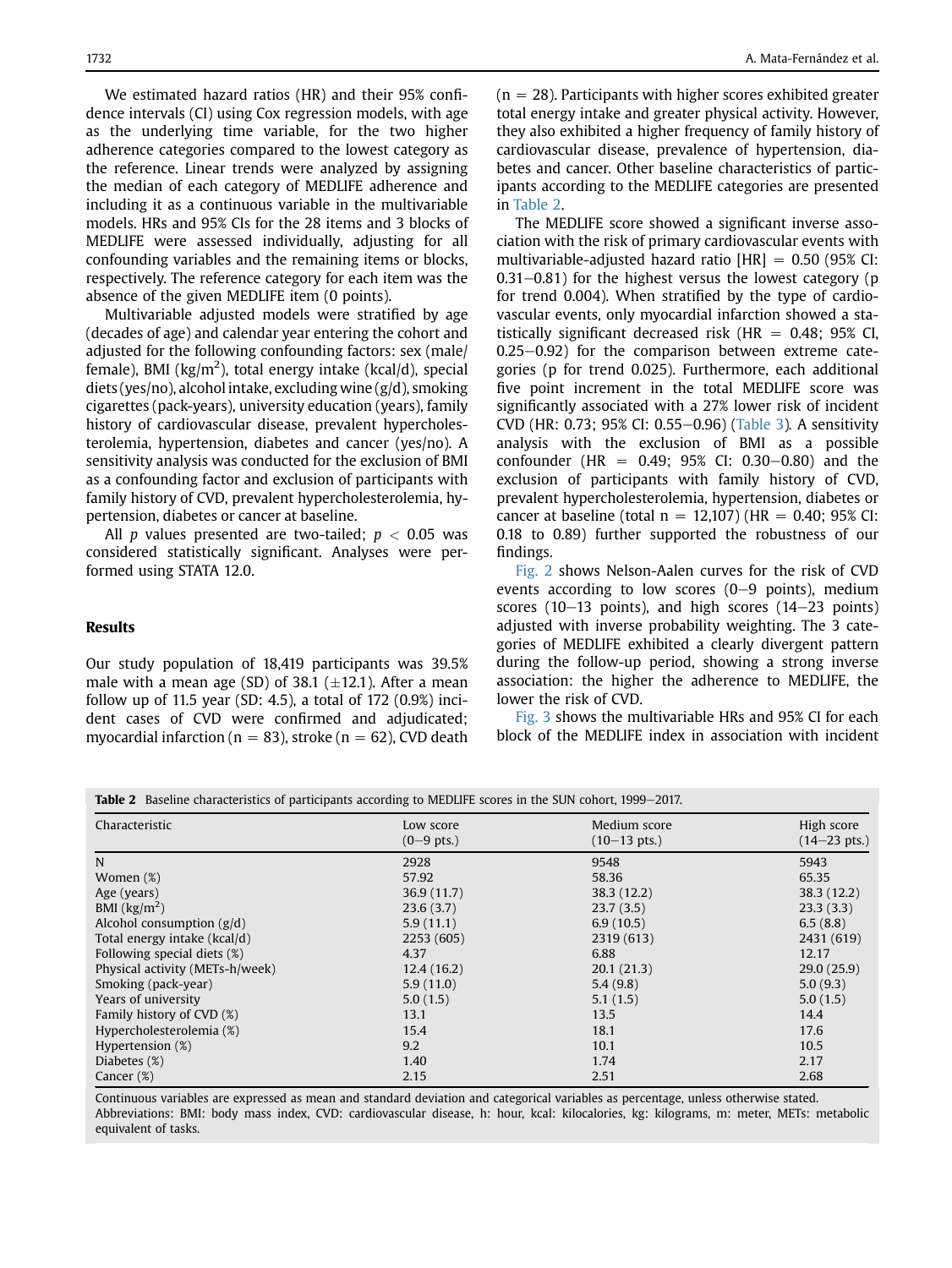<span id="page-5-0"></span>Table 3 Cox proportional hazard ratios (HR) and 95% confidence intervals (CI) for cardiovascular disease according to MEDLIFE scores in the SUN cohort.

| All-cause CVD:                                           | Categories of adherence to MEDLIFE |                                       |                                     | For each 5-point    | p for trend |  |
|----------------------------------------------------------|------------------------------------|---------------------------------------|-------------------------------------|---------------------|-------------|--|
|                                                          | Low score<br>$(0-9$ pts)           | Medium score<br>$(10-13 \text{ pts})$ | High score<br>$(14-23 \text{ pts})$ | increment           |             |  |
| N                                                        | 2928                               | 9547                                  | 5943                                | 18,418              |             |  |
| Cases                                                    | 33                                 | 100                                   | 39                                  | 172                 |             |  |
| Person-years                                             | 34,806                             | 111,577                               | 65,548                              | 211,930             |             |  |
| Crude HR $(95\%$ CI)                                     | 1 Ref.                             | $0.71(0.48 - 1.06)$                   | $0.49(0.31 - 0.79)$                 | $0.73(0.56 - 0.95)$ | 0.003       |  |
| Age and sex adjusted HR (95% CI)                         | 1 Ref.                             | $0.71(0.48 - 1.06)$                   | $0.50(0.31 - 0.80)$                 | $0.74(0.57 - 0.97)$ | 0.003       |  |
| Multivariable adjusted HR $(95\% \text{ CI})^{\text{a}}$ | 1 Ref.                             | $0.73(0.48 - 1.10)$                   | $0.50(0.31 - 0.81)$                 | $0.73(0.55 - 0.96)$ | 0.004       |  |
| Fatal or non-fatal myocardial infarction:                |                                    |                                       |                                     |                     |             |  |
| Cases                                                    | 2.1                                | 43                                    | 19                                  | 83                  |             |  |
| Multivariable adjusted HR $(95\% \text{ CI})^{\text{a}}$ | 1 Ref.                             | $0.51(0.30 - 0.90)$                   | $0.48(0.25 - 0.92)$                 | $0.78(0.53 - 1.17)$ | 0.025       |  |
| <b>Fatal or non-fatal stroke:</b>                        |                                    |                                       |                                     |                     |             |  |
| Cases                                                    | 7                                  | 39                                    | 16                                  | 62                  |             |  |
| Multivariable adjusted HR $(95\% \text{ CI})^{\text{a}}$ | 1 Ref.                             | $1.33(0.58 - 3.05)$                   | $0.87(0.34 - 2.20)$                 | $0.78(0.49-1.23)$   | 0.593       |  |
| All Deaths from CVD:                                     |                                    |                                       |                                     |                     |             |  |
| Cases                                                    | 5                                  | 19                                    | 4                                   | 28                  |             |  |
| Multivariable adjusted HR $(95\% \text{ CI})^{\text{a}}$ | 1 Ref.                             | $0.81(0.28 - 2.39)$                   | $0.30(0.07-1.31)$                   | $0.59(0.27-1.27)$   | 0.106       |  |

<span id="page-5-2"></span><sup>a</sup> Adjusted for sex, BMI, total energy intake, special diets, alcohol intake (excluding wine), smoking cigarette pack-years, years of university, family history of cardiovascular disease, prevalent hypercholesterolemia, hypertension, diabetes, and cancer. Stratified by age group and year of recruitment. Age was used as the underlying time variable in all models.

CVD. For the first block assessing Mediterranean food consumption the HR was  $0.91$  (95% CI:  $0.83-0.99$ ). For the second block assessing Mediterranean dietary habits the HR was  $0.99$  (95% CI:  $0.87-1.13$ ) and for the third block including physical activity, rest, social habits and conviviality, the HR was  $0.87$  (95% CI:  $0.74-1.01$ ). Preference for whole grain products and napping for less than 30 min/ day were statistically significant factors that showed an association with a decreased risk of CVD after adjusting for possible confounders and the remaining components of the MEDLIFE index [\(Fig. 3](#page-6-0)).

<span id="page-5-1"></span>

Figure 2 Nelson-Aalen curves adjusted with inverse probability weighting for cumulative CVD incidence according to MEDLIFE scores in the SUN cohort. Adjusted for age, year of recruitment, sex, BMI, total energy intake, special diets, alcohol intake (excluding wine), smoking cigarette pack-years, years of university, family history of cardiovascular disease, prevalent hypercholesterolemia, prevalent hypertension, prevalent diabetes and prevalent cancer.

# Discussion

In this Mediterranean population of Spanish university graduates, greater adherence to the Mediterranean lifestyle, unique in its food and dietary habits, physical activity, rest and social habits, was associated with a 50% decrease in CVD risk when compared with individuals with low adherence to the Mediterranean lifestyle. These findings are consistent with existing guidelines for the primary prevention of cardiovascular risk and with previous studies, which support the adoption of a healthy lifestyle, such as the Mediterranean lifestyle, in order to decrease CVD. Numerous studies have confirmed the cardiovascular benefits of interventions directed towards each of these factors, but the combination of a wide array of factors defining the traditional Mediterranean lifestyle in a single multidimensional index is a novel aspect of our study.

Some studies evaluating the concomitant effect of different lifestyle factors [[21,](#page-8-19)[6\]](#page-8-3), observed that the decrease in the relative risk of CVD was greater than the sum of the effect of each of these factors separately, suggesting a synergistic effect produced by all these lifestyle factors [[22,](#page-8-20)[10,](#page-8-8)[23](#page-8-21)[,24](#page-8-22)]. Unlike other lifestyle studies, in this study we use a validated Mediterranean lifestyle index. The MEDLIFE index defines the Mediterranean lifestyle comprised of unique items in a single multidimensional index that better reflects an overall way of life, with a total of 28 points divided into three blocks, which specifically evaluates adherence to the recommendations that appear in the Mediterranean Diet Foundation's pyramid [\[25](#page-8-23)].

In contrast with other previous indexes that combine a small number of beneficial items [\[26](#page-8-24)[,27,](#page-8-25)[5,](#page-8-7)[23](#page-8-21)], we did not include smoking, BMI, hypertension or biochemical parameters (glucose, lipids), focusing exclusively on the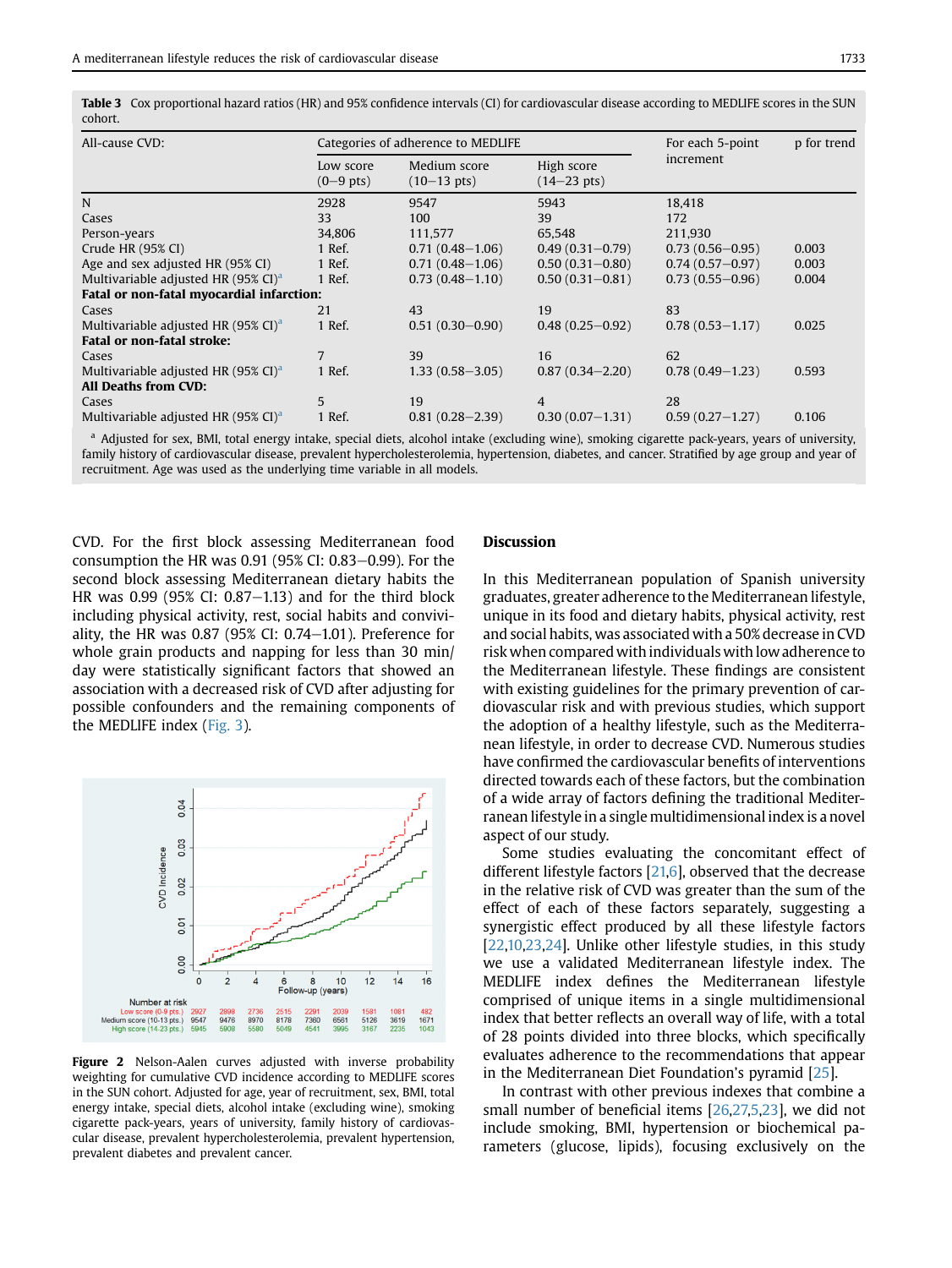<span id="page-6-0"></span>

| MEDLIFE and CVD                                                                                      |                   | HR* (95% CI)      |
|------------------------------------------------------------------------------------------------------|-------------------|-------------------|
| Block 1:                                                                                             |                   |                   |
| Sweets $\leq 2$ servings/wk                                                                          |                   | 0.94(0.64, 1.38)  |
| Red meat < 2 servings/wk                                                                             |                   | 1.11 (0.78, 1.59) |
| Processed meat ≤ 1 serving/wk                                                                        |                   | 1.03 (0.64, 1.65) |
| Eggs 2-4 servings/wk                                                                                 |                   | 1.13 (0.82, 1.56) |
| Legumes $\geq 2$ servings/wk                                                                         |                   | 0.80(0.58, 1.11)  |
| White meat 2 servings/wk                                                                             |                   | 0.56(0.30, 1.04)  |
| Fish/seafood ≥ 2 servings/wk                                                                         |                   | 0.84(0.48, 1.46)  |
| Potatoes ≤ 3 servings/wk                                                                             |                   | 0.72(0.36, 1.44)  |
| Low-fat dairy products 2 servings/d                                                                  |                   | 0.88(0.50, 1.54)  |
| Nuts and olives 1-2 servings/d                                                                       |                   | 0.69(0.34, 1.40)  |
| Sofrito > 2/4 ingredients above the median                                                           |                   | 0.86(0.61, 1.22)  |
| Fruit 3-6 servings/d                                                                                 |                   | 0.89(0.61, 1.30)  |
| Vegetables $\geq 2$ servings/d                                                                       |                   | 0.72(0.51, 1.01)  |
| Olive oil ≥ 3 servings/d                                                                             |                   | 0.94(0.50, 1.78)  |
| Cereals 3-6 servings/d                                                                               |                   | 0.74(0.44, 1.25)  |
| Mediterranean food consumption <sup>*</sup>                                                          |                   | 0.91 (0.83, 0.99) |
| Block 2:                                                                                             |                   |                   |
| Water and coffee $\geq 6$ servings/d                                                                 |                   | 1.04 (0.75, 1.44) |
| Wine: women 20.5 servings/d, men 21 servings/d                                                       |                   | 1.08 (0.78, 1.49) |
| Limit salt in meals: Yes                                                                             |                   | 0.83(0.60, 1.15)  |
| Preference for whole grain products: Yes, > 6g/d fiber from grains                                   |                   | 0.46(0.26, 0.82)  |
| Snacks: < 1 serving/wk                                                                               |                   | 1.40 (0.99, 1.97) |
| Snacking in between meals: No                                                                        |                   | 1.28 (0.86, 1.91) |
| Add sugar to beverages: No, $\leq$ 1 serving/wk sugar-sweetened beverages, $\leq$ 1 serving/wk juice |                   | 0.84(0.60, 1.18)  |
| Mediterranean dietary habits <sup>®</sup>                                                            |                   | 0.99(0.87, 1.13)  |
| Block 3:                                                                                             |                   |                   |
| Physical activity > 300 min/wk                                                                       |                   | 0.92(0.66, 1.28)  |
| Siesta/nap ≤ 30min/d                                                                                 |                   | 0.65(0.47, 0.90)  |
| Hours of sleep 6-8h/d                                                                                |                   | 1.25 (0.63, 2.47) |
| Watching television $\leq 2$ h/d                                                                     |                   | 0.77(0.51, 1.16)  |
| Socializing with friends > 1 h/d                                                                     |                   | 0.86 (0.55, 1.35) |
| Collective sports ≥ 1 h/wk                                                                           |                   | 1.14 (0.75, 1.74) |
| Physical activity, rest, social habits and conviviality <sup>*</sup>                                 |                   | 0.87(0.74, 1.02)  |
| <b>MEDLIFE index</b>                                                                                 |                   |                   |
| For each additional 5 points                                                                         |                   | 0.73(0.55, 0.96)  |
| 0.3                                                                                                  | 0.5<br>1.0<br>1.5 | 2.0               |

Figure 3 Hazard ratios (HR) and confidence intervals (95% CI) for each of the items and three blocks that define the MEDLIFE index on incident CVD. \*Adjusted for sex, BMI, total energy intake, special diets, alcohol intake (excluding wine), smoking cigarette pack-years, years of university, family history of cardiovascular disease, prevalent hypercholesterolemia, prevalent hypertension, prevalent diabetes, prevalent cancer and the remaining MEDLIFE items or blocks, respectively. Age was the underlying time variable and the model was stratified by age group and year of recruitment. The reference category for each item was the absence of the given MEDLIFE item (0 points). <sup>a</sup>Mediterranean food consumption is comprised of block 1 items, Mediterranean dietary habits is comprised of block 2 items, physical activity, rest, social habits, and conviviality is comprised of block 3 items of the MEDLIFE index.

Mediterranean lifestyle defined by a previously issued set of recommendations from an independent body, the Mediterranean Diet Foundation. Despite these omissions, the risk of CVD was significantly reduced among those with higher MEDLIFE adherence in our study population.

Both by frequency and quantity of the food consumed and way of cooking that characterizes the Mediterranean diet, this dietary pattern has amply been proven to have a high nutritional value and beneficial effects for the prevention of different health conditions, including a decrease in CVD incidence, some types of cancer and other chronic diseases [[11,](#page-8-9)[28,](#page-8-26)[29](#page-9-1)]. The cardiovascular health benefits induced by the Mediterranean diet can be attributed to lipid-lowering effects, protection against oxidative stress, and reductions in inflammation and platelet aggregation [[30](#page-9-2)]. The crucial role of physical activity in the prevention of CVD is also well known [[31\]](#page-9-3).

The MEDLIFE index combines the classical recommendations with other factors that are not usually included in the cardiovascular risk indexes, such as hours of sleep, time spent watching television, socializing with friends, practicing group sports, or napping. Diet and physical activity are the most frequently recommended lifestyle habits, however our study suggests that other lifestyle factors are also important and must be considered jointly in order to prevent CVD [[32\]](#page-9-4).

When the different components of MEDLIFE were analyzed individually, we observed whole-grain food consumption was inversely associated with the risk of CVD [[23](#page-8-21)[,30,](#page-9-2)[31\]](#page-9-3). Evidence suggests whole-grain foods might attenuate the postprandial blood glucose response and may moderate glycemic profiles [[32,](#page-9-4)[33](#page-9-5)[,34](#page-9-6)]. Taking a short nap, less than 30 min, most days of the week was also associated with a lower CVD risk possibly due to the stress-relieving effect of short naps [\[35](#page-9-7)], whereas no association was found for avoiding snacks between meals or limiting snacks to less than once a week. In our study the Mediterranean lifestyle showed a clear inverse association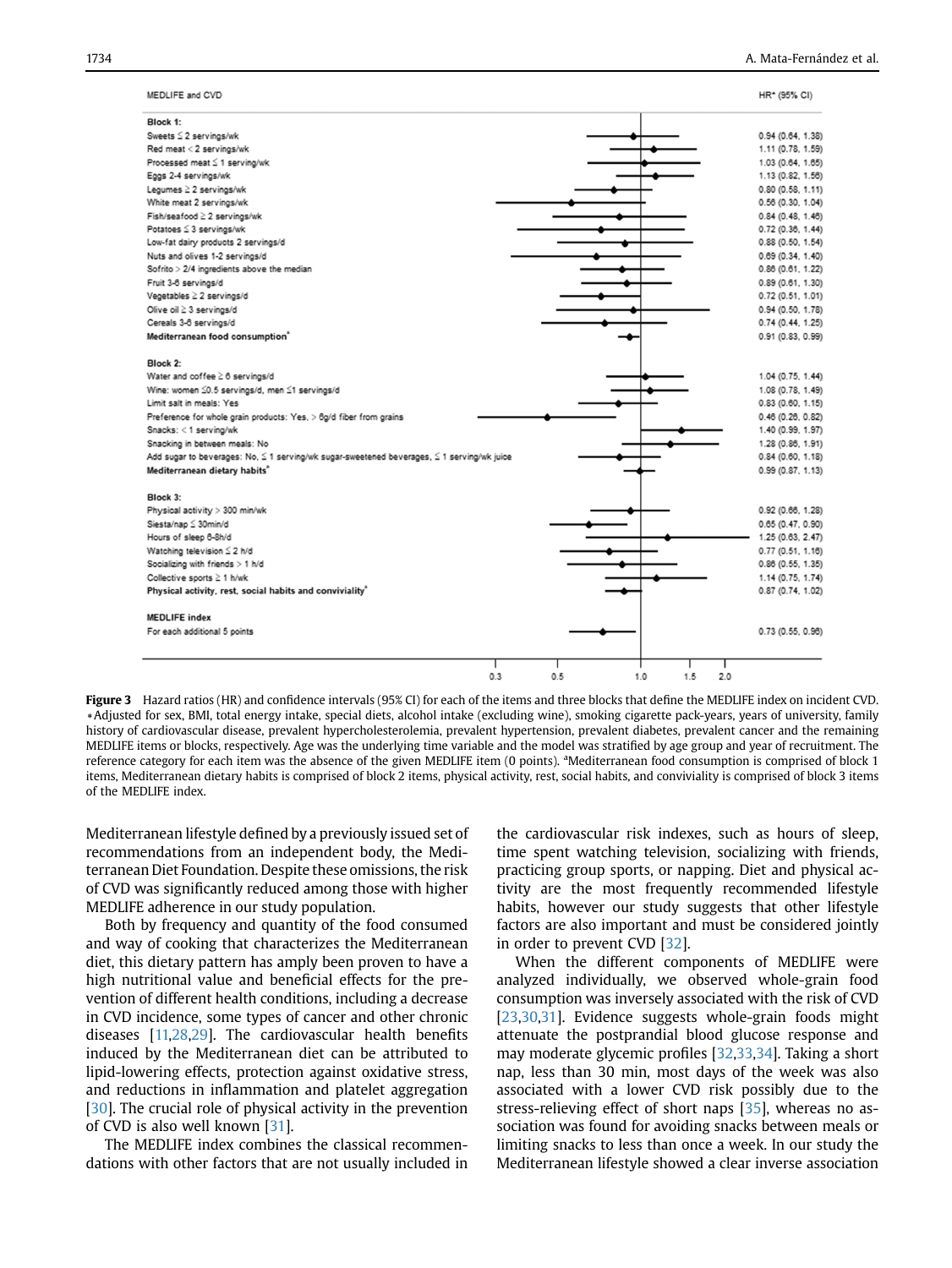with cardiovascular disease, therefore the Mediterranean lifestyle could serve as an additional recommendation, including counseling on an active lifestyle, daily short naps, decreasing television time and increasing time socializing with friends, to the classical preventive measures.

Although each association observed for the MEDLIFE items were not statistically significant, the combined effect of several factors was significant. Previous studies on combined indexes, though they might be less extensive, have shown similar results on cardiovascular risk and mortality [[17,](#page-8-15)[18\]](#page-8-16). Therefore, it is safe to conclude that incorporating individually beneficial lifestyle habits at the same time provides greater benefit. The findings of the present study highlight the combined impact of various healthy lifestyle habits. Even if we did not consider classic cardiovascular risk factors such as blood pressure, cholesterol, triglycerides or glucose, promoting adherence to a greater number of these habits was associated with a decreased risk of cardiovascular events.

Achieving greater adherence to this lifestyle (which means increasing the final MEDLIFE score) is an easy message to transmit to the general population and provides greater autonomy and self-control of their health without depending on other health factors. We believe that it is a simple and accessible population strategy for promoting cardiovascular health [\[19](#page-8-17)].

Among the limitations of this study, we must point out that the information is reported by the patient, although all questionnaires: the FFQ questionnaire, the physical activity questionnaire and the outcome event questionnaire have been previously validated  $[14,33]$  $[14,33]$  $[14,33]$ . As in any study, there could be some degree of measurement errors if some participants overestimated or underestimated their health habits, but in the event that there were any important misclassification, it could be expected to be more likely non-differential, which would shift the estimates towards the null. In addition, the primarily young study population with a high educational level and few risk factors is not generalizable to the general population. The power of the study limited the interpretation of the specific analyses using only myocardial infarction, stroke and CVD deaths, each as a separate outcome.

Adherence to MEDLIFE may provide a more clinically significant preventive effect among the highest risk category. In the other adherence groups, fewer events were observed possibly hindering the statistical power and therefore increasing the likelihood of a type 2 error and limiting statistically significance. The selection of items and the scoring criteria could be debatable; however, MEDLIFE is based on previous recommendations proposed by the Mediterranean Diet Foundation [\[25\]](#page-8-23) and on the existing evidence on lifestyle factors in the Mediterranean region to establish cut-off points.

Among the strengths of the study we should highlight its prospective design, with a long follow-up period, the large sample size and the high retention rate. On the other hand, the only inclusion criterion in this cohort requires being a university graduate, which reduces the likelihood of confounding by educational level, improves the retention rate and improves the reliability of the selfreported information. All of the preceding characteristics help improve the internal validity of the study. In addition, a significant number of variables have been previously validated, the outcomes were blindly verified and confirmed with the medical records, reducing the potential misclassification of the outcome, and the models were adjusted for a large number of covariates to control for possible confounding.

The Mediterranean diet has proven effective in preventing cardiovascular risk in both the Mediterranean and non-Mediterranean populations [[27\]](#page-8-25) and is a current recommendation for the American population [\[34](#page-9-6)[,35\]](#page-9-7). In this regard, and taking into account the results of the present study, we believe that other populations should encourage the incorporation of other Mediterranean lifestyle factors in combination with diet to improve CVD incidence [[27,](#page-8-25)[36](#page-9-8)].

# Conclusions

A high level of adherence to the Mediterranean lifestyle was significantly associated with a lower risk of CVD. The joint effect of the different factors that make up the Mediterranean lifestyle has shown a possible synergistic effect at lowering cardiovascular risk. Public health strategies should be aimed at promoting the Mediterranean lifestyle to preserve cardiovascular health. Further studies are needed to evaluate the use of MEDLIFE index in different populations as a primordial prevention strategy to reduce CVD.

# Funding

MAMG and MRC were supported by and Advanced Research Grant of the European Research Council (Agreement 340918). The SUN Project has received funding from the Spanish Government-Instituto de Salud Carlos III, the European Regional Development Fund (FEDER) (RD 06/ 0045, CIBER-OBN, Grants PI13/00615, PI10/02658, PI10/ 02293, PI13/00615, PI14/01668, PI14/01798, PI14/01764, PI17/01795 and G03/140), the Navarra Regional Government (27/2011, 45/2011, 122/2014), and the University of Navarra. The funders had no role in the study design, data collection and analysis, decision to publish, or preparation of the manuscript.

# Declaration of competing interest

The authors declare that there is no conflict of interest.

## Acknowledgments

We thank the collaboration of other members of the SUN Group: Alonso A, Álvarez-Álvarez I, Balaguer A, Barbagallo M, Barrientos I, Barrio-López MT, Basterra-Gortari FJ, Battezzati A, Bazal P, Benito S, Bertoli S, Bes-Rastrollo M, Beulen Y, Beunza JJ, Buil-Cosiales P, Canales M, Carlos S,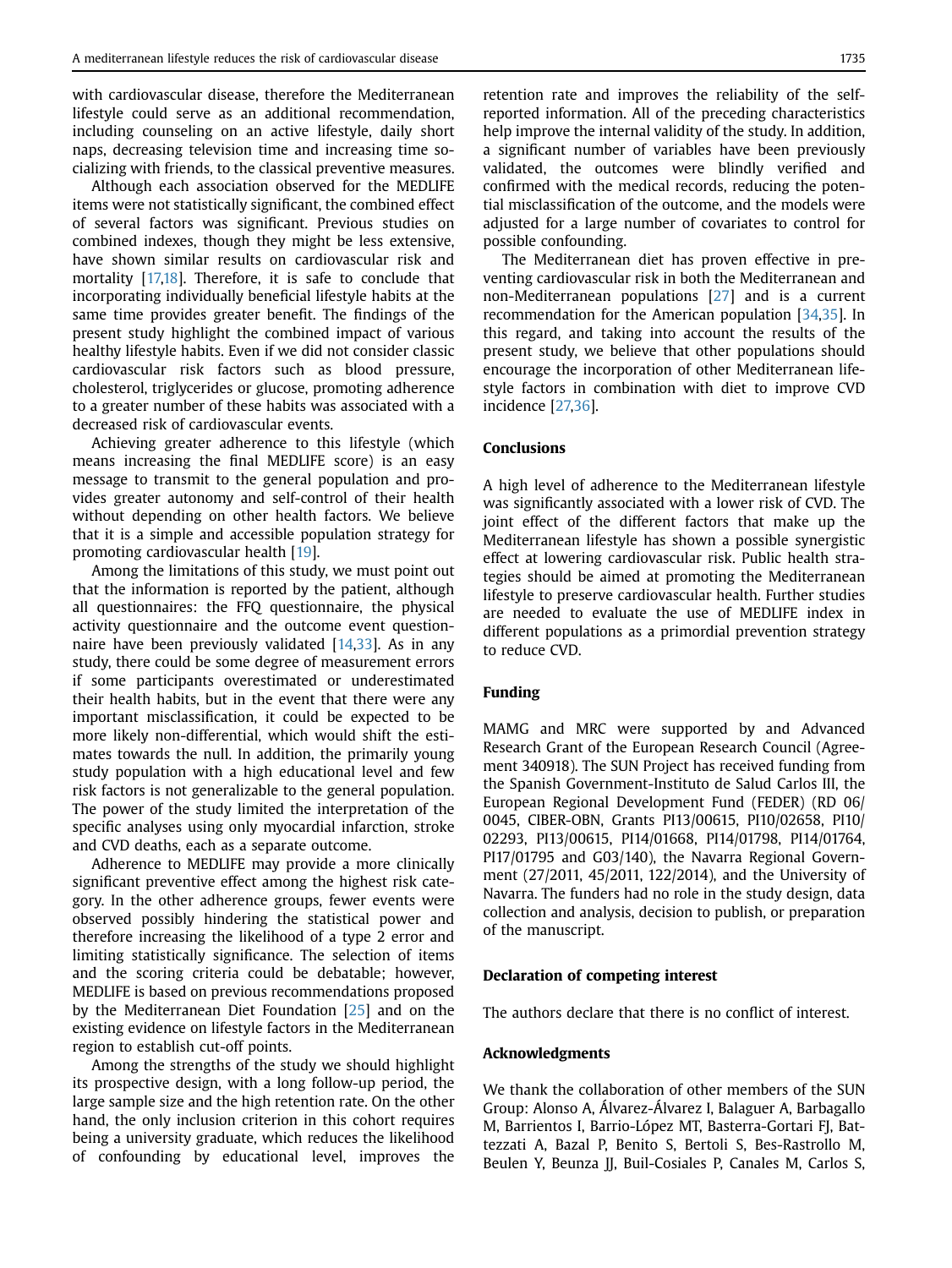Carmona L, Cervantes S, Cristobo C, de Irala J, de la Fuente-Arrillaga C, de la O V, de la Rosa PA, Delgado-Rodríguez M, Díaz-Gutiérrez J, Díez Espino J, Domínguez L, Donat-Vargas C, Donazar M, Eguaras S, Fresán U, Galbete C, García-Arellano A, García López M, Gardeazábal I, Gea A, Gutiérrez-Bedmar M, Gomes-Domingos AL, Gómez-Donoso C, Gómez-Gracia E, Goñi E, Goñi L, Guillén F, Henríquez P, Hernández-Hernández A, Hershey MS, Hidalgo-Santamaría M, Hu E, Leone A, Llorca J, López del Burgo C, Marí A, Marques I, Martí A, Martín Calvo N, Martín-Moreno JM, Martínez JA, Martínez-González MA, Martínez-Lapiscina EH, Mendonça R, Menéndez C, Molendijk M, Murphy K, Muñoz M, Núñez-Córdoba JM, Pajares R, Papadaki A, Parletta N, Pérez de Ciriza P, Pérez-Cornago A, Pérez de Rojas J, Pimenta AM, Pons J, Ramallal R, Razquin C, Rico-Campà A, Romanos A, Ruano C, Ruiz-Estigarribia L, Ruiz Zambrana A, Salgado E, San Julián B, Sánchez D, Sánchez-Bayona R, Sánchez-Tainta A,Santiago S, Sayón-Orea C, Schlatter J, Serrano-Martinez M, Toledo E, Toledo J, Tortosa A, Valencia F, Vázquez Z, Zarnowiecki D, Zazpe I.. All of them contributed to the building of this cohort and validation of the questionnaires used in this study.

# Appendix A. Supplementary data

Supplementary data to this article can be found online at <https://doi.org/10.1016/j.numecd.2021.02.022>.

# References

- <span id="page-8-0"></span>[1] [Emelia J, Benjamin MD, ScM FAHA, Chair PM. Heart Disease and](http://refhub.elsevier.com/S0939-4753(21)00093-4/sref1) [Stroke Statistics](http://refhub.elsevier.com/S0939-4753(21)00093-4/sref1)-[2019 Update: A Report From the American Heart.](http://refhub.elsevier.com/S0939-4753(21)00093-4/sref1) [Circulation 2019. n.d](http://refhub.elsevier.com/S0939-4753(21)00093-4/sref1).
- <span id="page-8-1"></span>[2] Aljuraiban GS, Gibson R, Oude Griep LM, Okuda N, Steffen LM, Van Horn L, et al. Perspective: the application of a priori diet quality scores to cardiovascular disease risk-a critical evaluation of current scoring systems. Adv Nutr 2019;1-15. [https:](https://doi.org/10.1093/advances/nmz059) [//doi.org/10.1093/advances/nmz059](https://doi.org/10.1093/advances/nmz059).
- <span id="page-8-2"></span>[3] Peñalvo JL, Santos-Beneit G, Sotos-Prieto M, Bodega P, Oliva B, Orrit X, et al. The SI! Program for cardiovascular health promotion in early childhood A cluster-randomized trial. J Am Coll Cardiol 2015;66:1525-34. <https://doi.org/10.1016/j.jacc.2015.08.014>.
- [4] Gómez-Pardo E, Fernández-Alvira JM, Vilanova M, Haro D, Martínez R, Carvajal I, et al. A comprehensive lifestyle peer group-based intervention on cardiovascular risk factors: the randomized controlled fifty-fifty program. J Am Coll Cardiol 2016;67: 476-85. <https://doi.org/10.1016/j.jacc.2015.10.033>.
- <span id="page-8-7"></span>[5] Díaz-Gutiérrez J, Ruiz-Canela M, Gea A, Fernández-Montero A, Martínez-González MÁ. Association between a healthy lifestyle score and the risk of cardiovascular disease in the SUN cohort. Rev Española Cardiol (English Ed 2018;71:1001-9. [https:](https://doi.org/10.1016/j.rec.2017.10.038) [//doi.org/10.1016/j.rec.2017.10.038](https://doi.org/10.1016/j.rec.2017.10.038).
- <span id="page-8-3"></span>[6] van den Brandt PA. The impact of a Mediterranean diet and healthy lifestyle on premature mortality in men and women. Am J Clin Nutr 2011;94:913-20. <https://doi.org/10.3945/ajcn.110.008250>.
- <span id="page-8-4"></span>[7] Estruch R, Ros E, Salas-Salvadó J, Covas MI, Corella D, Arós F, et al. Primary prevention of cardiovascular disease with a mediterranean diet supplemented with extra-virgin olive oil or nuts. N Engl J Med 2018;378:1-14. [https://doi.org/10.1056/NEJMoa1800389.](https://doi.org/10.1056/NEJMoa1800389)
- <span id="page-8-5"></span>[8] Martínez-González MÁ, Hershey MS, Zazpe I, Trichopoulou A. Transferability of the Mediterranean diet to non-Mediterranean countries. What is and what is not the Mediterranean diet. Nutrients 2017;9. <https://doi.org/10.3390/nu9111226>.
- <span id="page-8-6"></span>[9] Carlos S, De La Fuente-Arrillaga C, Bes-Rastrollo M, Razquin C, Rico-Campà A, Martínez-González M, et al. Mediterranean diet and health outcomes in the SUN cohort. Nutrients 2018;10:439. [https:](https://doi.org/10.3390/nu10040439) [//doi.org/10.3390/nu10040439.](https://doi.org/10.3390/nu10040439)
- <span id="page-8-8"></span>[10] Diolintzi A, Panagiotakos DB, Sidossis LS. From Mediterranean diet to Mediterranean lifestyle: a narrative review. Publ Health Nutr 2019. <https://doi.org/10.1017/S1368980019000612>.
- <span id="page-8-9"></span>[11] Núñez-Córdoba JM, Valencia-Serrano F, Toledo E, Alonso A, Martínez-González MA. The Mediterranean diet and incidence of hypertension: the Seguimiento Universidad de Navarra (SUN) study. Am J Epidemiol 2009. [https://doi.org/10.1093/aje/kwn335.](https://doi.org/10.1093/aje/kwn335)
- <span id="page-8-10"></span>[12] Sotos-Prieto M, Moreno-Franco B, Ordovás JM, León M, Casasnovas JA, Peñalvo JL. Design and development of an instrument to measure overall lifestyle habits for epidemiological research: the Mediterranean Lifestyle (MEDLIFE) index. Publ Health Nutr 2015;18:959-67. [https://doi.org/10.1017/S13689800](https://doi.org/10.1017/S1368980014001360) [14001360](https://doi.org/10.1017/S1368980014001360).
- <span id="page-8-11"></span>[13] Willett W. Nutritional Epidemiology. third. New York, NY: Oxford University Press; 2012. [https://doi.org/10.1093/acprof:oso/9780](https://doi.org/10.1093/acprof:oso/9780199754038.001.0001) [199754038.001.0001.](https://doi.org/10.1093/acprof:oso/9780199754038.001.0001)
- <span id="page-8-12"></span>[14] De La Fuente-Arrillaga C, Vzquez Ruiz Z, Bes-Rastrollo M, Sampson L, Martinez-González MA. Reproducibility of an FFQ validated in Spain, vol. 13; 2010. [https://doi.org/10.1017/S1368980009993065.](https://doi.org/10.1017/S1368980009993065)
- <span id="page-8-13"></span>[15] Development and Validation of a Food Frequency Questionnaire in Spain International Journal of Epidemiology Oxford Academic n.d.
- <span id="page-8-14"></span>[16] Sotos-Prieto M, Santos-Beneit G, Bodega P, Pocock S, Mattei J, Peñalvo JL. Validation of a questionnaire to measure overall Mediterranean lifestyle habits for research application: the MEDiterranean LIFEstyle index (MEDLIFE). Nutr Hosp 2015;32: 1153e63. [https://doi.org/10.3305/nh.2015.32.3.9387.](https://doi.org/10.3305/nh.2015.32.3.9387)
- <span id="page-8-15"></span>[17] Thygesen K, Alpert JS, Jaffe AS, Simoons ML, Chaitman BR, White HD. Third universal definition of myocardial infarction. J Am Coll Cardiol 2012;60:1581-98. [https://doi.org/10.1016/j.jacc.2012.](https://doi.org/10.1016/j.jacc.2012.08.001) [08.001.](https://doi.org/10.1016/j.jacc.2012.08.001)
- <span id="page-8-16"></span>[18] de la Fuente-Arrillaga C, Vázquez Ruiz Z, Bes-Rastrollo M, Sampson L, Martinez-González MA. Reproducibility of an FFQ validated in Spain. Publ Health Nutr  $2010;13:1364-72$ . [https:](https://doi.org/10.1017/S1368980009993065) [//doi.org/10.1017/S1368980009993065.](https://doi.org/10.1017/S1368980009993065)
- <span id="page-8-17"></span>[19] [Martin-Moreno JM, Boyle P, Gorgojo L, Maisonneuve P, Fernandez-](http://refhub.elsevier.com/S0939-4753(21)00093-4/sref19)[Rodriguez JC, Salvini S, et al. Development and validation of a food](http://refhub.elsevier.com/S0939-4753(21)00093-4/sref19) [frequency questionnaire in Spain. Int J Epidemiol 1993;22:512](http://refhub.elsevier.com/S0939-4753(21)00093-4/sref19)-[9](http://refhub.elsevier.com/S0939-4753(21)00093-4/sref19).
- <span id="page-8-18"></span>[20] [Bes-Rastrollo M, Sánchez-Villegas A, Alonso Á, Martínez-](http://refhub.elsevier.com/S0939-4753(21)00093-4/sref20)[González MÁ, Pérez Valdivieso JR. Validation of self-reported](http://refhub.elsevier.com/S0939-4753(21)00093-4/sref20) [weight and body mass index of the participants of a cohort of](http://refhub.elsevier.com/S0939-4753(21)00093-4/sref20) [university graduates. Rev Espñola Obes 2005.](http://refhub.elsevier.com/S0939-4753(21)00093-4/sref20)
- <span id="page-8-19"></span>[21] Pavičić Žeželj S, Kenđel Jovanović G, Dragaš Zubalj N, Mićović V, Sesar Z. Associations between adherence to the mediterranean diet and lifestyle assessed with the MEDLIFE index among the working population. Int J Environ Res Publ Health 2018;15:2126. [https://doi.org/10.3390/ijerph15102126.](https://doi.org/10.3390/ijerph15102126)
- <span id="page-8-20"></span>[22] Khaw K-T, Wareham N, Bingham S, Welch A, Luben R, Day N. Combined impact of health behaviours and mortality in men and women: the EPIC-Norfolk prospective population study. PLoS Med 2008;5:e12. [https://doi.org/10.1371/journal.pmed.0050012.](https://doi.org/10.1371/journal.pmed.0050012)
- <span id="page-8-21"></span>[23] Díez-Espino J, Buil-Cosiales P, Babio N, Toledo E, Corella D, Ros E, et al. Impact of Life's Simple 7 on the incidence of major cardiovascular events in high-risk Spanish adults in the PREDIMED study cohort. Rev Española Cardiol 2019. [https:](https://doi.org/10.1016/j.recesp.2019.05.010) [//doi.org/10.1016/j.recesp.2019.05.010](https://doi.org/10.1016/j.recesp.2019.05.010).
- <span id="page-8-22"></span>[24] Alvarez-Alvarez I, de Rojas JP, Fernandez-Montero A, Zazpe I, Ruiz-Canela M, Hidalgo-Santamaría M, et al. Strong inverse associations of Mediterranean diet, physical activity and their combination with cardiovascular disease: the Seguimiento Universidad de Navarra (SUN) cohort. Eur J Prev Cardiol 2018;25:1186-97. [https:](https://doi.org/10.1177/2047487318783263) [//doi.org/10.1177/2047487318783263](https://doi.org/10.1177/2047487318783263).
- <span id="page-8-23"></span>[25] Bach-faig A, Berry EM, Lairon D, Reguant J, Trichopoulou A, Dernini S, et al. Mediterranean diet pyramid today. Sci Cult Updates 2011;14:2274-84. [https://doi.org/10.1017/S13689](https://doi.org/10.1017/S1368980011002515) [80011002515.](https://doi.org/10.1017/S1368980011002515)
- <span id="page-8-24"></span>[26] Yu D, Shu X, Li H, Xiang Y, Yang G, Gao Y, et al. Original contribution dietary carbohydrates, refined grains, glycemic load, and risk of coronary heart disease in Chinese adults, 178; 2013. p. 1542-9. <https://doi.org/10.1093/aje/kwt178>.
- <span id="page-8-25"></span>[27] Chomistek AK, Chiuve SE, Eliassen AH, Mukamal KJ, Willett WC, Rimm EB. Healthy lifestyle in the primordial prevention of cardiovascular disease among young women. J Am Coll Cardiol 2015; 65:43–51. <https://doi.org/10.1016/j.jacc.2014.10.024>.
- <span id="page-8-26"></span>[28] Buckland G, Travier N, Cottet V, González CA, Luján-Barroso L, Agudo A, et al. Adherence to the mediterranean diet and risk of